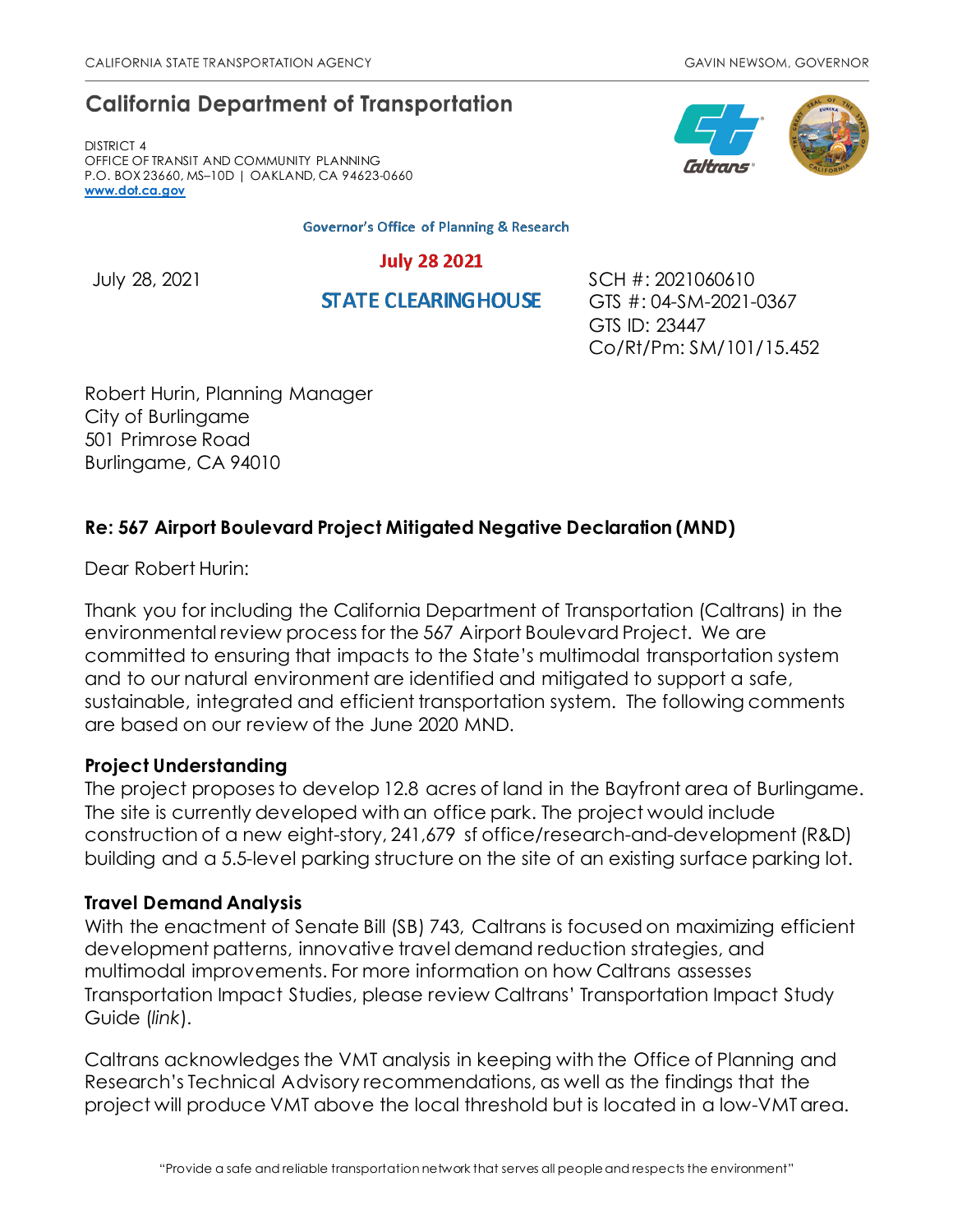Robert Hurin, Planning Manager July 28, 2021 Page 2

#### **Mitigation Strategies**

Location efficiency factors, including community design and regional accessibility, influence a project's impact on the environment. Using Caltrans' *Smart Mobility 2010: A Call to Action for the New Decade*, the proposed project site is identified as a Close-In Compact Community where community design is fair and regional accessibility is strong.

Caltrans supports the proposed TDM measures, as well as the trip reduction goal of 20% in accordance with the City of Burlingame's Climate Action Plan. Using a combination of strategies appropriate to the project and the site can reduce VMT, along with related impacts on the environment and State facilities. We also support the presence of a TDM coordinator to document annual monitoring reports to demonstrate effectiveness. If the project does not achieve the VMT reduction goals, the reports should also include next steps to take to achieve those targets.

Because of the high demand for transit use, and consequently first-mile-last-mile connections that this project is expected to generate, we support improved pedestrian and bicycle facilities in the area. To support mode shift and the onsite connection access to the Bay Trail, the project should evaluate adding an additional crosswalk at the Airport Blvd/Bay View Pl intersection and/or a new marked crosswalk and Rectangular Rapid Flashing Beacon adjacent to the projects northern ingress/egress point.

# **Transportation Impact Fees**

Please identify project-generated travel demand and estimate the costs of transit and active transportation improvements necessitated by the proposed project. We encourage a sufficient allocation of fair share contributions toward multi-modal and regional transit improvements to fully mitigate cumulative impacts to regional transportation. We also strongly support measures to increase sustainable mode shares, thereby reducing VMT.

#### **Lead Agency**

As the Lead Agency, the City of Burlingame is responsible for all project mitigation, including any needed improvements to the State Transportation Network (STN). The project's fair share contribution, financing, scheduling, implementation responsibilities and lead agency monitoring should be fully discussed for all proposed mitigation measures.

#### **Equitable Access**

If any Caltrans facilities are impacted by the project, those facilities must meet American Disabilities Act (ADA) Standards after project completion. As well, the project must maintain bicycle and pedestrian access during construction. These